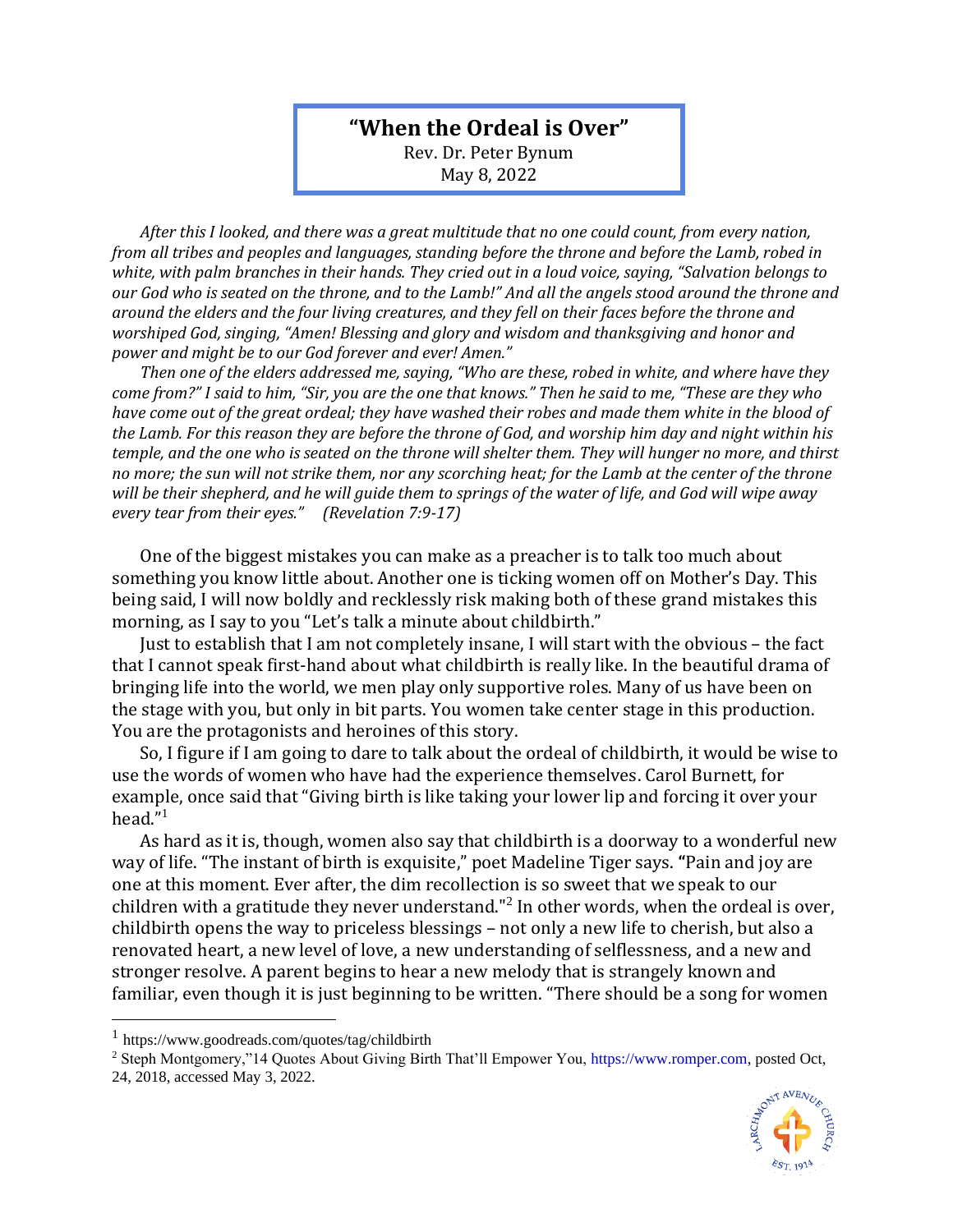to sing at this moment," the novelist Anita Diamant once wrote, "or a prayer to recite. But perhaps there is none because there are no words strong enough to name that moment."<sup>3</sup>

That is the essence of the story of those who are gathered around the throne of Christ in this vision given to John of Patmos. John sees "*a great multitude that no one could count, from every nation, from all tribes and peoples and languages, standing before the throne and before the Lamb, robed in white, with palm branches in their hands."* One of them turns to John and speaks directly to him.

"*Who are these robed in white?*" the elder asks. "*Who do you think we are, and how did we get here?*"

John does not know, so the elder answers his own question. "*These are they who have come out of the great ordeal,*" the white-robed elder says. The word "ordeal" can be translated in different ways, but none of the translations remove the sting of the challenge. Ordeal… persecution… affliction… distress… tribulation – any way you say it, those robed in white have been through the ringer and made it through to the other side.

It makes sense when we realize that one of the key terms in Revelation is the word "witness." The pronunciation of the Greek word gives a hint at what is at stake, because that word is μάρτυς (*mar-toos*), from which we derive the English word "martyr." Now, I don't want to make too much of that word, because I happen to agree with Dr. Brian Blount who believes that Revelation is "interested not so much in creating a church of *martyrs* as… in encouraging a church filled with people committed to the ethical activity of witnessing to the lordship of Jesus Christ."<sup>4</sup> In other words, witnessing is not necessarily about dying for your faith. It is a matter of being willing to die for that witness if that is what it takes. In short, these elders robed in white that John saw around the throne of Christ did not all die on a cross, or under a hail of stones, or in the lion's den. But they all were willing to endure that if they had to. They were all committed enough to their faith to stand up, say what they believed, and take whatever came as a result. Here is an example of what I am talking about. On February 1, 1960, in my hometown of Greensboro, North Carolina, four students from North Carolina A&T State University -- Ezell Blair Jr., David Richmond, Franklin McCain and Joseph McNeil -- walked into a Woolworth's drug store and took a seat at the lunch counter. Local Jim Crow laws forbade them to sit on those stools – they were expected to stay in the back, away from the white customers. But they did not accept the premise of those unjust laws. They did not believe that they were second class citizens. "I couldn't live the lie," Joe McNeil said. "We decided to take a stand."

The witness they offered the world went far beyond mere words. They put their bodies on the line along with their principles. Their principles were rooted in their faith, their own faith, but just as equally the faith of their parents, who held fast to the notion that those who hold onto their faith and endure the ordeals of life will be rewarded by God. Based on their faith, they committed themselves to not return evil for evil or strike back in any way. Whatever they might endure, they promised each other that their responses would be non-violent. "At any time," McNeil said, "we could have been carried out of that store in a pine box. We didn't want to be martyrs, but we had to do what we needed to do."<sup>5</sup>

<sup>3</sup> https://www.goodreads.com/quotes/1155893-just-as-there-is-no-warning-for-childbirth-there-is

<sup>4</sup> Brian Blount, *Revelation*, New Testament Library (Louisville: Westminster John Knox, 2009), emphasis added.

<sup>5</sup> "Reflections on the Greensboro Lunch Counter," https://www.youtube.com/watch?v=uFQ3ZCAgAA0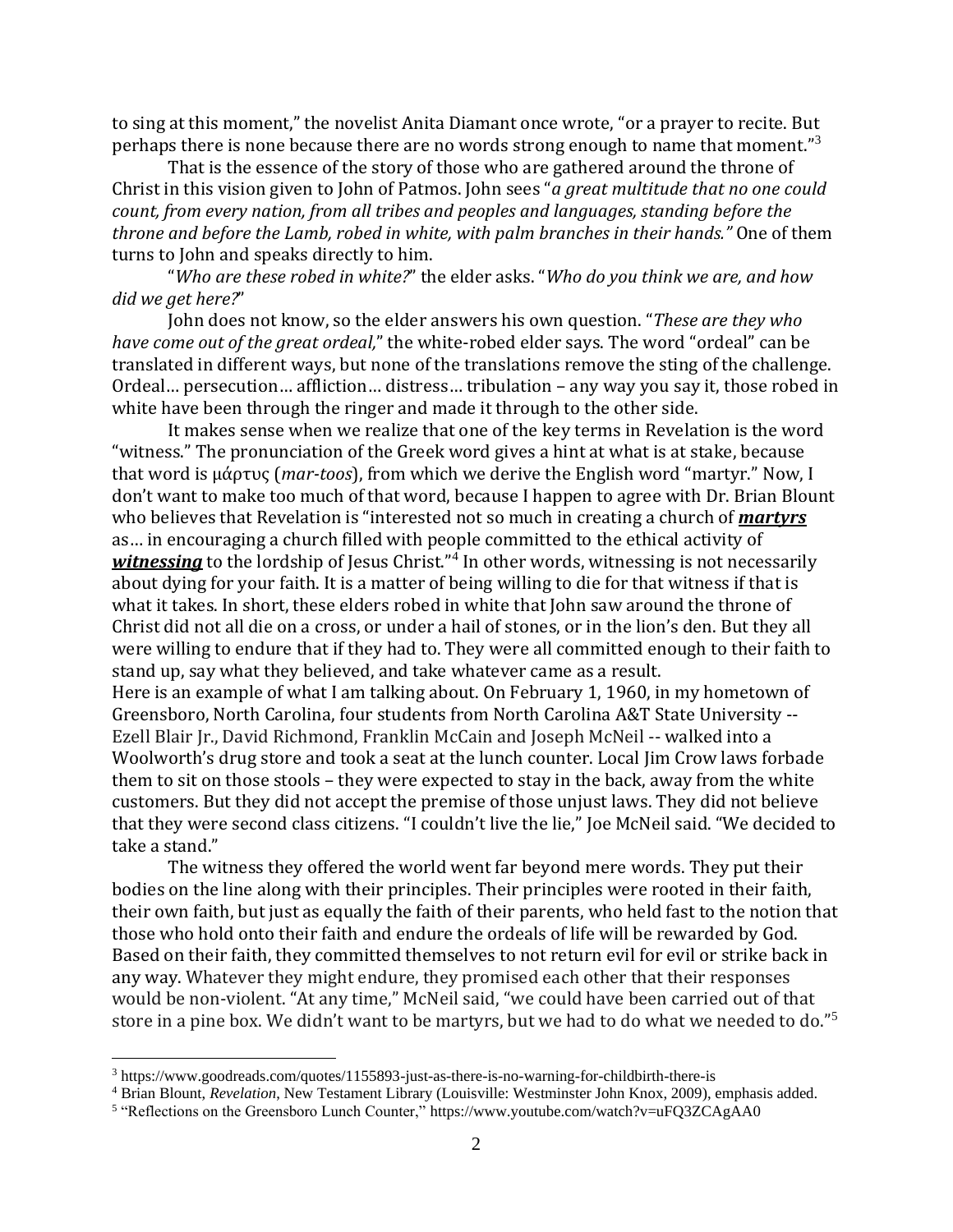That is the core principle of Revelation, which most would agree is a strange and often confounding series of visceral, even horrific images. Every person has an ordeal to endure – something that requires him or her to muster the courage to persevere – to stand up and bear witness to what we believe is right even if that means we have to suffer for that cause. I think we are all like Joe McNeil in this respect. We don't want to be martyrs, but we all have to do what we need to do. In the life of faith, not every hill is worth dying on, but all of us are expected to at least find a hill that could possibly be worth dying on, and then to make some sort of a faithful stand – to bear witness to God on that hill in some way, even if we have to suffer to do what needs to be done. I firmly believe that each of us has a calling to live out our faith in some way – some way that makes the world a better place – something that we need to do, even if it may make things much harder for us.

I will confess that I have always struggled with how to understand the relationship between suffering and faith. Suffering is not a good in itself. I do not believe that suffering for suffering's sake is something that God wants or expects. But it does seem that suffering – or at least the willingness to endure suffering if and when it comes – has often been a mark of true faith. In his letters to the Corinthians, Paul assured the faithful that afflictions and hardships offer a way for disciples to commend themselves to God and humans (6:4). In Romans, he goes as far as to say that we should rejoice and boast in our sufferings, because we know "that suffering produces endurance, and endurance produces character, and character produces hope" (Romans 3:3-5). And we cannot deny that, in the central story of our faith, Christ was willing to endure the deepest kind of suffering out of love for us. He is THE example of what it means to stand up for love and take whatever pain may come in order to do what needed to be done. I cannot explain how or why suffering is related to faith any more than I can explain to you how a faithful witness' heavenly robe could be made gleaming, dazzling white by being washed "in the blood of the lamb." It is just one of those mysteries that we may not ever fully understand on this side of heaven.

If we can do that faithfully – if we can stand up, speak up, and hold on – if we can let our light shine even as the darkness rises up to resist – if we can persevere and endure to the end – then this vision of John describes the reward that awaits us when the ordeal is over. Around the throne of Christ, John saw a multitude that could not be counted – people from every nation and tribe and people. They were the people who had made it through, those who had "*come out of the great ordeal."* Their ordeal, whatever it might have been, whatever it might have meant, whatever it might have cost them, is now over. Their pain is at an end, they are at peace, and their joy is now complete as they joyfully wave palm branches and sing a song of unending gratitude.

Today, we hold in our hearts those of you who are mothers who can understand a bit of the joy those elders robed in white are feeling… but we also remember those whose hearts have been broken by a desire that has not been realized… those who have desperately wanted to know both the joys and pains of motherhood but have been denied that gift for one reason or another. We remember people like the Greensboro Four who stood up by sitting down, witnesses who lived to see their sufferings bear fruit with changed laws and a changed nation… but we also remember those who are still dying at the hands of an unjust system – the George Floyds, Trayvon Martins, Breonna Taylors and countless others who have become involuntary martyrs in the cause of justice still to be realized. We also remember those who suffer for reasons that they cannot understand – pain that seems to have no value, no purpose.